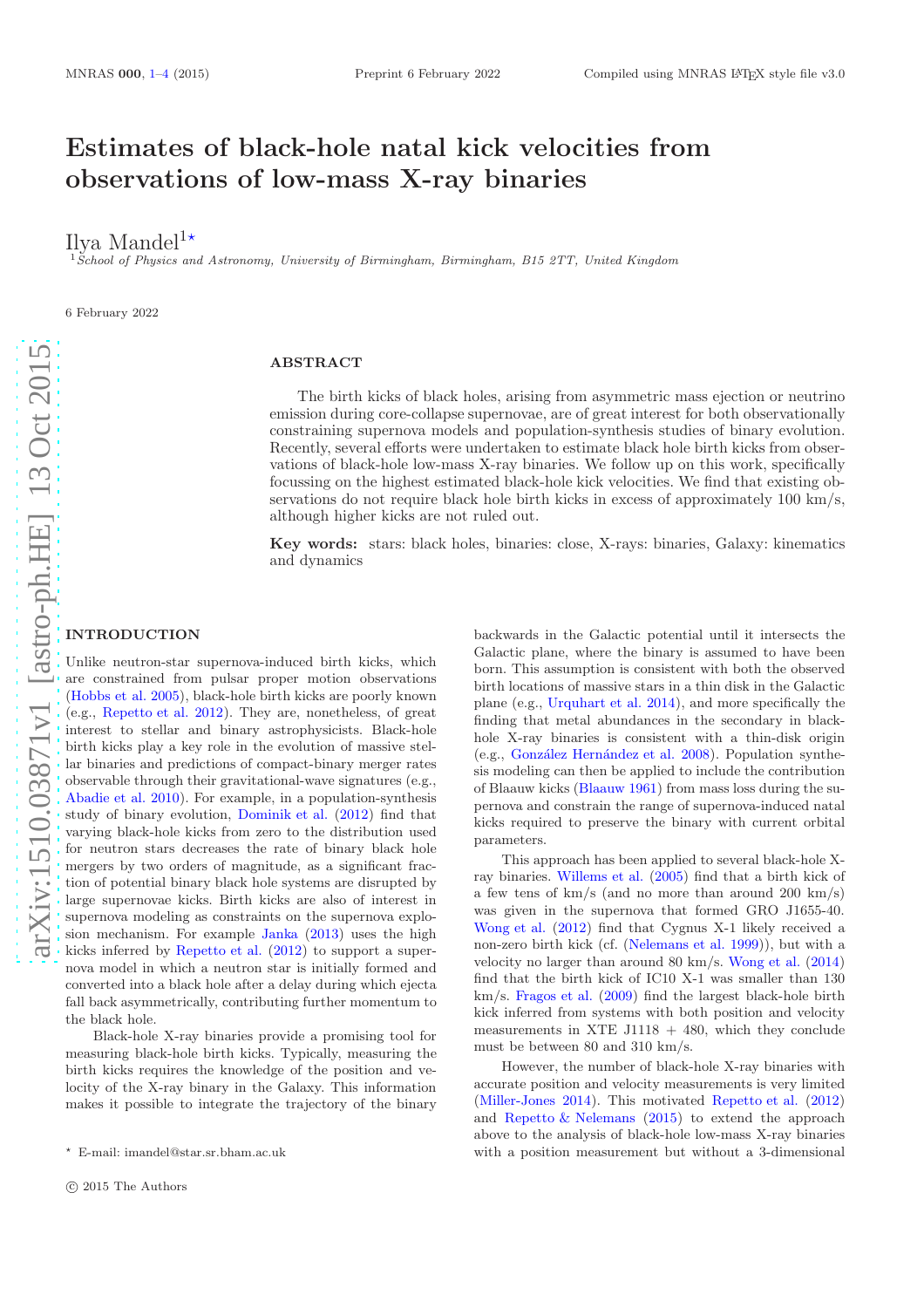velocity measurement. They use population-synthesis models of binary evolution to argue that, without natal supernova kicks, such binaries cannot achieve overall initial velocities in excess of  $\sim$  50 km/s – the maximum velocity that could be attributed to the Blaauw kick from mass loss during a supernova, as larger mass ejection would disrupt the binary.

[Repetto & Nelemans](#page-3-14) [\(2015\)](#page-3-14) estimate the minimum initial velocity of the binaries from their current observed position in Galactic spherical coordinates  $(\rho, z)$  as follows. They consider a binary that starts out on the Galactic plane and moves directly out of the Galactic plane, with an initial velocity pointed perpendicular to the Galactic plane, until it reaches the present observed location. They use the difference in the Galactic potential at the observed spherical coordinate position  $(\rho, z)$  and assumed starting position  $(\rho, z = 0)$  to infer the minimal initial velocity of the binary from the conservation of energy (see Sec. 3.3 of [Repetto & Nelemans](#page-3-14) [\(2015](#page-3-14))):

$$
v_{\text{initial}} = \sqrt{2[\Phi(\rho, z) - \Phi(\rho, 0)]}.\tag{1}
$$

[Repetto & Nelemans](#page-3-14) [\(2015](#page-3-14)) analyze seven black-hole low-mass X-ray binaries. They find that several of them must have had initial velocities in excess of what is possible without natal kicks, most notably H 1705-250 (for which they estimate an initial binary velocity between 360 and 440  $km/s$ ) and, to a lesser extent, XTE J1118+480 (for which they estimate an initial binary velocity of  $\geq 70$  km/s), with lower initial velocities for other systems. This provides evidence for significant natal kicks.

We follow up on this work below, particularly focusing on the ultra-fast kick required for H 1705-250. We reevaluate the required initial velocities, and consider the contribution of uncertainties in the observations and modeling, in order to critically evaluate the claimed evidence for black hole kicks of order  $\sim$  400 km/s. We conclude that existing observations do not require the existence of black-hole birth kicks above  $\sim 100 \text{ km/s}.$ 

### INITIAL VELOCITY ESTIMATION

Eq. (1) converts the extra energy necessary to get the binary up to the observed height above the Galactic plane into a constraint on the initial kinetic energy, and, hence, the natal velocity of the binary following the BH supernova. For example, Eq. (1) evaluated using the Galactic potential described by model 2 of [Irrgang et al.](#page-3-15) [\(2013\)](#page-3-15) (see below) indicates that the potential difference between the claimed location of H 1705-250, ( $\rho = 0.5$  kpc,  $z = 1.35$  kpc), and its projection onto the Galactic plane ( $\rho = 0.5$  kpc,  $z = 0$  kpc), corresponds to a requirement of  $v_{initial} \geq 370$  km/s on the initial velocity.

However, the potential difference between the observed location and its projection onto the Galactic plane is not an accurate indication of the necessary initial velocity. The gradient of the potential has a significant component in the direction perpendicular to the Galactic plane, so a displacement in this direction is energetically unfavorable and requires a high initial velocity. Moreover, a purely vertical displacement does not correspond to a physical solution: a velocity that is initially perpendicular to the Galactic plane would not, in general, yield a purely vertical displacement in the Galactic potential. In fact, if the potential difference between initial and observed location were sufficient to determine the necessary initial velocity, it would have been potential to start the binary at a location with a potential similar to that at its present location; for example, starting the binary ( $\rho = 3.5$  kpc,  $z = 0$  kpc) would yield a required natal velocity of only 10 km/s.

On the other hand, motion along equipotential lines is not, in general, possible. An additional complication is that the Galactic disk, in which the binary is assumed to be born (see below), is rotating with a large velocity roughly independent of radius,  $\sim 225$  km/s; therefore, we must consider the initial velocity of the binary relative to the velocity of the disk. In effect, the need for conservation of angular momentum in the  $\hat{z}$  direction means that in order to find a binary such as H 1705-250 close to a position directly above the Galactic center, at  $\rho \to 0$ , it must first receive a kick roughly canceling its azimuthal velocity if it was born in the disk at larger cylindrical radii, thereby setting the  $\hat{z}$  component of its angular momentum to zero. This kick should be accompanied with a smaller component necessary to move to high Galactic latitudes, so we expect that a minimal initial velocity just above  $\sim 225$  km/s would be required.

This is what we find when we determine the minimum initial velocity by integrating the binary's motion backwards in the Galactic potential from its current observed position, noting the binary's velocity at crossings of the Galactic plane,  $z = 0$ , under the assumption that the binary was born in the plane of the disk. Performing this integration requires specifying the unknown velocities at the observed position of the binary. A possible trajectory passing through  $(\rho = 0.5 \text{ kpc}, z = 1.35 \text{ kpc})$  is illustrated in Figure 1. The velocity at the Galactic plane crossing is then compared to the Keplerian orbital velocity of the disk in which the binary is born. Minimizing the initial velocity relative to the disk for this position via a grid over the 3-dimensional velocity at the observed location yields an initial velocity of only  $v_{\text{initial}} \approx 230 \text{ km/s}$ , only 60% of the required  $v_{\text{initial}} > 370$ km/s estimated from Eq. (1). The binary navigates this trajectory in well under 1 Gyr, consistent with the possible age of an LMXB.

### UNCERTAINTY IN THE OBSERVED POSITION

The distance to low-mass X-ray binaries is difficult to measure precisely. [Remillard et al.](#page-3-16) [\(1996](#page-3-16)) provide distance estimates of  $6-10$  kpc for H 1705-250, which are used by [Repetto & Nelemans](#page-3-14) [\(2015\)](#page-3-14) to provide error bars on the initial binary velocity (these error bars do not correctly account for the full range of uncertainty [\(Repetto 2015\)](#page-3-17)). Meanwhile, [Martin et al.](#page-3-18) [\(1995](#page-3-18)) claim distance estimates of 2—8.4 kpc. If the lower boundary of 2 kpc is taken from the [Martin et al.](#page-3-18) [\(1995](#page-3-18)) estimate, the binary H 1705-250 could be located only  $\sim 0.3$  kpc away from the Galactic plane. This is consistent with the scale height of the thick disk naturally arising from dynamical relaxation processes, obviating the need for a natal kick.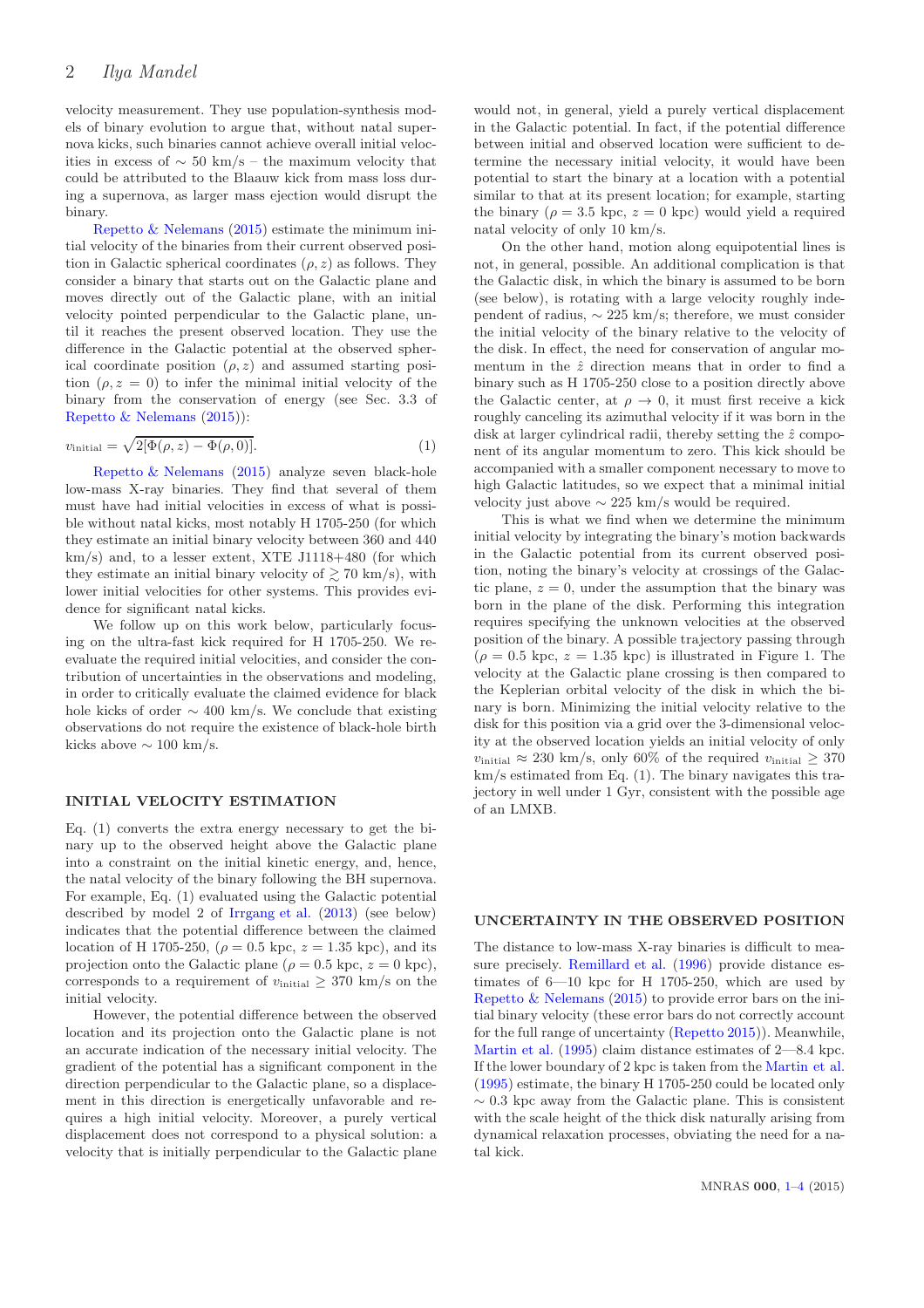

<span id="page-2-0"></span>Figure 1. The trajectory of a binary in the Galactic potential, integrated backwards from the claimed observed position of H 1705-250,  $(\rho = 0.5 \text{ kpc}, z = 1.35 \text{ kpc})$ , indicated with a red circle. Motion in the azimuthal  $\phi$  direction is not shown. At the Galactic plane crossing indicated by the black diamond, the total velocity relative to the Keplerian disk is 230 km/s.

# INITIAL LOCATION OF THE BINARY

The scale height of the Galactic disk is  $\sim 0.3$  kpc. Since the Galactic potential has a minimum in the Galactic plane among all points at a fixed cylindrical coordinate  $\rho$ , it requires the most kinetic energy for the binary to rise from an initial location in the Galactic plane. Therefore, assuming that the binary is initially located away from the Galactic plane reduces the initial velocity required to reach an observed height away from the Galactic plane.

However, massive stars which can give rise to a black hole in a low-mass X-ray binary appear to be born in a much thinner disk of only 20 to 30 pc (e.g., [Urquhart et al. 2014](#page-3-5)). Variations in initial position by only a few tens of parsecs do not lead to an appreciable change in the required initial velocity. On the other hand, a somewhat larger scale height – and, critically, a lower azimuthal velocity – may be possible in the bulge itself; if H 1705-250 is really located above the bulge, this could reduce the necessary orbital velocity by a further  $\sim 10 - 20\%$  $\sim 10 - 20\%$  $\sim 10 - 20\%$ , depending on assumptions.<sup>1</sup>

# UNCERTAINTY IN THE GALACTIC POTENTIAL.

The Galactic mass density and potential [\(Paczynski 1990](#page-3-19)) are not known perfectly. Most of the uncertainty is confined to the halo, despite improved measurements which rely on masers and hypervelocity stars (e.g., [Irrgang et al. 2013](#page-3-15)). Therefore, we do not expect the uncertainty in the Galactic potential to significant impact our findings. We use the three models presented in [\(Irrgang et al. 2013](#page-3-15)), all of which fit the observed data well, to estimate that uncertainty in the potential models should contribute at most at the  $\sim$  10 – 20% level to the inferred binary velocities.

## **CONCLUSION**

We have discussed several sources of uncertainty in the inference on black-hole birth velocities from the observed positions of black-hole low-mass X-ray binaries. Other complications include the possibility that the initial kick comes from a dynamical interaction (and subsequent ejection of the binary from its host cluster) rather than a supernovainduced kick [\(Repetto et al. 2012\)](#page-3-1). We also note that a small fraction of binaries could get significant kicks of many tens to a few hundred km/s from strong 3-body interactions in the Galactic disk, with interlopers approaching to within the semimajor axis of the binary. However, we estimate that this mechanism would apply to  $\lesssim 0.1\%$  of all binaries, and so is an unlikely explanation for the observed systems.

When accurate position and velocity measurements of low-mass X-ray binaries are available [\(Miller-Jones 2014](#page-3-13)), the binary's trajectory can be integrated backward in the Galactic potential to deduce the velocity of the binary at birth, assuming that it was born in the Galactic plane. This calculation for XTE J1118+480, which yields a minimal birth kick of 80 km/s [\(Fragos et al. 2009\)](#page-3-12), provides a firm lower bound on the maximum black hole kick.

In the absence of such a measurement, statistical inference is, in principle, possible. For example, the small (few tens of km/s according to [\(Remillard et al. 1996](#page-3-16))) line-ofsight velocity of H 1705-250 might suggest that a high total current velocity is less likely. The small number of observations and the uncertain selection effects make reliance on statistical arguments precarious. A statistical analysis of all observed black-hole X-ray binaries with position measurements was undertaken by [\(Repetto et al. 2012](#page-3-1)), who considered a sample of 16 black-hole X-ray binaries to argue that their distribution was consistent with black holes receiving similar birth kicks to neutron stars. However, this conclusion again largely relied on two systems requiring particularly strong kicks, most notably H 1705-250.

We found that the potential difference between the current observed position of a low-mass X-ray binary and the projection of that position onto the Galactic plane is not an accurate conservative estimate of the minimal initial velocity of the binary. Moreover, inference on initial velocities is significantly compromised by the uncertainty in observed positions of some LMXBs. We conclude that existing observations of only the spatial locations of low-mass X-ray binaries are not sufficient to confidently deduce the existence of strong black-hole supernova kicks of order 400 km/s, as claimed by [\(Repetto & Nelemans 2015](#page-3-14)). Upcoming highprecision position and velocity observations, such as those enabled by Gaia, should improve our ability to infer blackhole birth kicks.

We thank Serena Repetto, Chris Belczynski, Melvyn Davies, Cole Miller, Gijs Nelemans, Steinn Sigurdsson, Ian Stevens, and Simon Stevenson for comments and discussion. We especially thank Selma de Mink for a critical reading of the manuscript.

<span id="page-2-1"></span> $^{\rm 1}$  Under the most optimistic assumptions, H 1705-250 may have been born near its present location in  $(\rho, z)$ , making a black-hole birth kick unnecessary; however this appears relatively unlikely given the present-day massive-star formation.